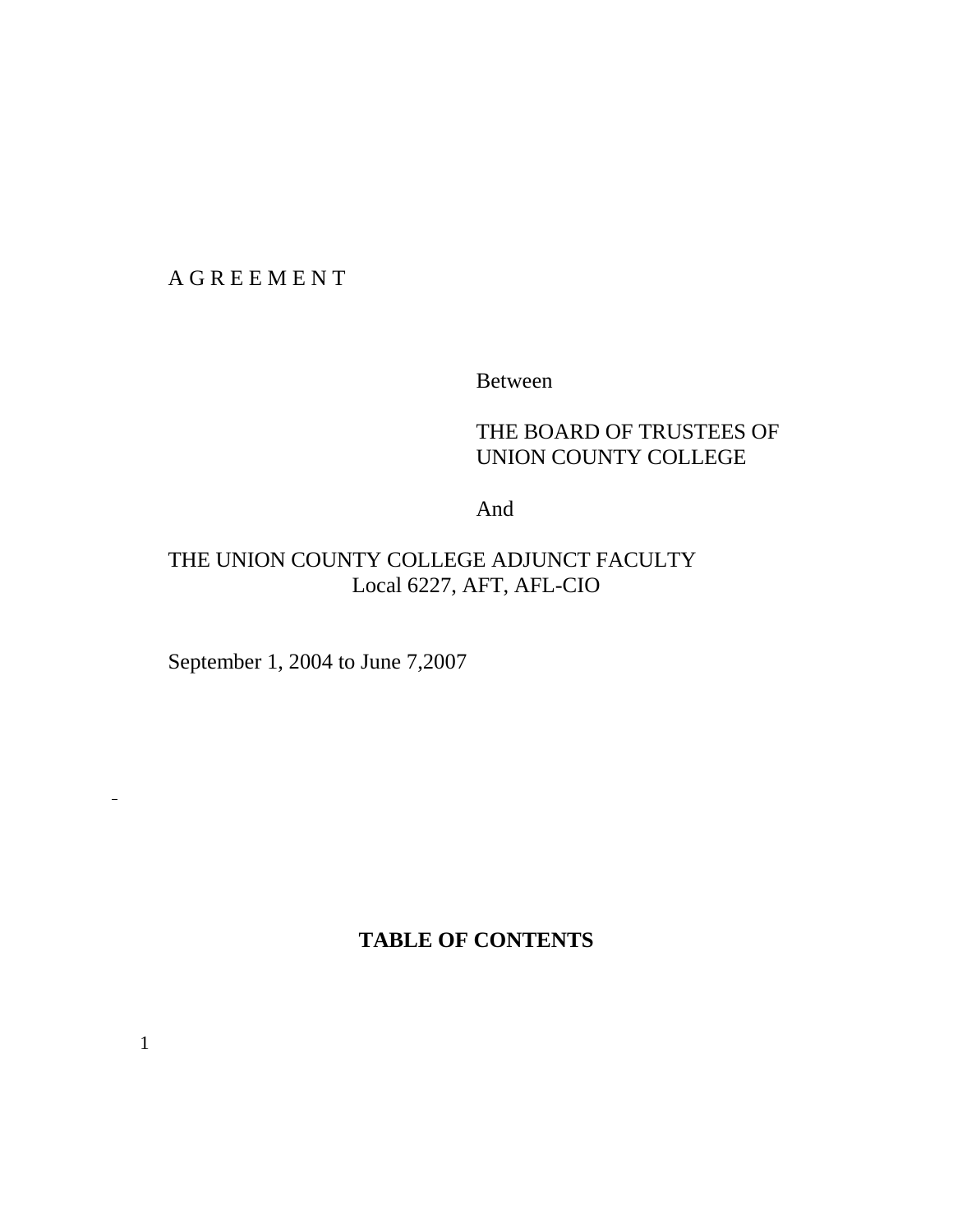| 2              |                                                |
|----------------|------------------------------------------------|
| 2              |                                                |
| 3              | ARTICLE III- RIGHTS OF BARGAINING UNIT MEMBERS |
| 7              |                                                |
|                |                                                |
| 7              |                                                |
| 9              |                                                |
|                |                                                |
| 10             |                                                |
| 11             |                                                |
| 14             |                                                |
| 14             |                                                |
|                |                                                |
| $\overline{2}$ |                                                |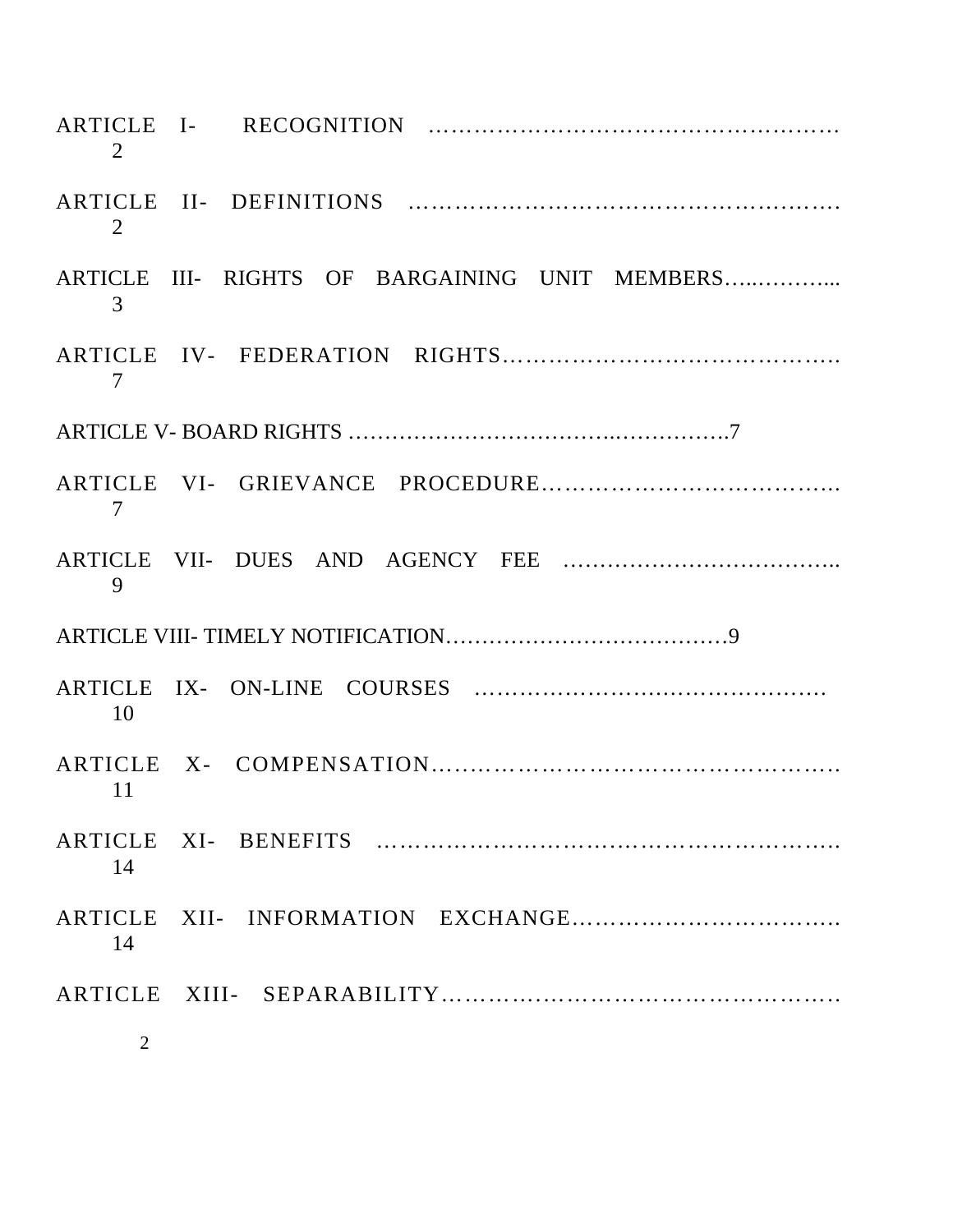### **ARTICLE I- RECOGNITION**

### **A. UNIT DEFINITION**

1. The College hereby recognizes the Federation as the exclusive bargaining agent for collective negotiations and representation concerning the terms and conditions of employment for all adjunct faculty members employed by the College who have accepted teaching assignments for credit courses at the College in the current academic year and who also taught at the college at least one credit course either during the current or previous academic year. Summer courses and Winter session courses are not considered when applying the definition.

#### **B. EXCLUSIONS**

1. The following employees are specifically excluded from this bargaining unit: Union County College managerial executives, confidential employees, supervisors within the meaning of the Act, craft, professional, police, fulltime faculty, casual employees and all other non adjunct faculty employees employed by the College.

2. When adjunct faculty members are not actively employed at the College in a teaching capacity they shall not receive any benefits under this agreement.

#### **ARTICLE II-DEFINITIONS**

1. *"Bargaining Unit*" as used hereafter means all adjunct teaching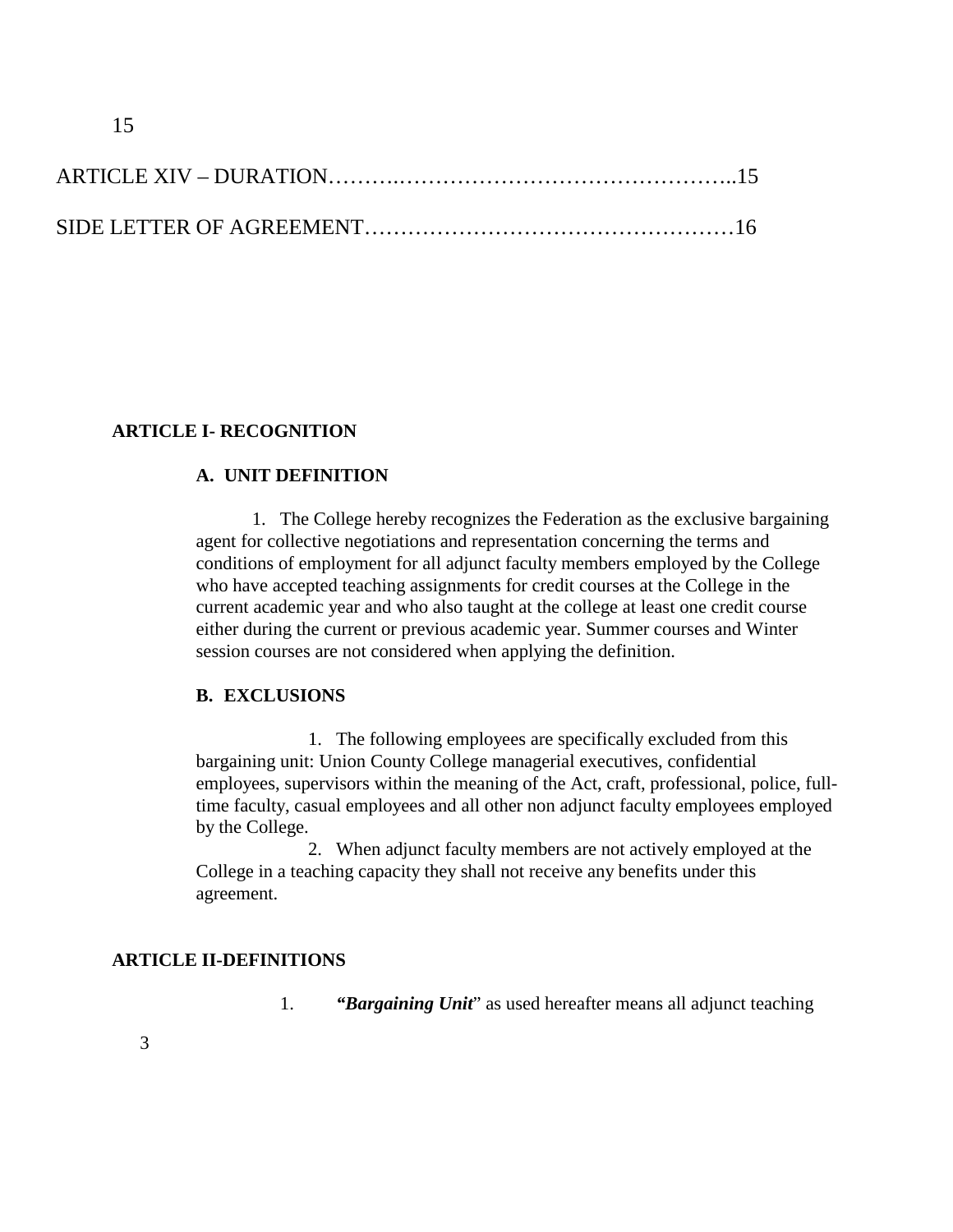faculty members represented by the Federation, as defined in the Recognition Article. 2. *"Bargaining Unit Members"* as used hereafter means all persons

who are employed by the College as adjunct teaching faculty members and who are also eligible for membership in this bargaining unit as defined in this contract.

3. *"College"* as used hereafter means Union County College.

4. *Federation"* as used hereafter means the Union County College Adjunct Faculty Federation Local 6227, New Jersey State Federation of Teachers, American Federation of Teachers, AFL-CIO.

5. *"Grievant"* as used hereafter refers to the bargaining unit member(s) or the Federation making the claim on behalf of the bargaining unit member(s) or the Federation on behalf of itself.

6. *"Online Courses"* as used hereafter refers to those courses in which communication is solely online between faculty and students.

7. *Semester"* as used hereafter means the Fall and Spring semesters of the academic year.

#### **ARTICLE III- RIGHTS OF BARGAINING UNIT MEMBERS**

 **A** 1. Pursuant to Chapter 303, Public Laws 1968, amended by Chapter 123, Public Laws 1974, the College hereby agrees that adjunct faculty members shall have the right freely to organize, join, and support the Federation and its negotiations and other legal concerted activities. The College undertakes and agrees that it shall not directly or indirectly discourage or deprive or coerce adjunct faculty members in the enjoyments of any rights conferred by the New Jersey Employer-Employee Relations Act; that it shall not discriminate against adjunct faculty members with respect to hours, wages, or any term or condition of employment by reason of the adjunct faculty members' membership in the Federation and its affiliates, collective negotiations with the College, or institution of any grievance, complaint, or proceeding under this agreement with respect to any terms or conditions of employment.

> 2. No adjunct faculty member shall be prevented from wearing pins as identification of membership in the Federation or its affiliates.

3. The College shall not discriminate against any adjunct faculty member on the basis of race, creed, color, national origin, gender, marital status, religious belief, sexual orientation, or Federation membership.

4. The parties agree to the following provisions relating to academic freedom:

a. An employee covered by this agreement is an individual, a member of a profession, and a member of an educational community.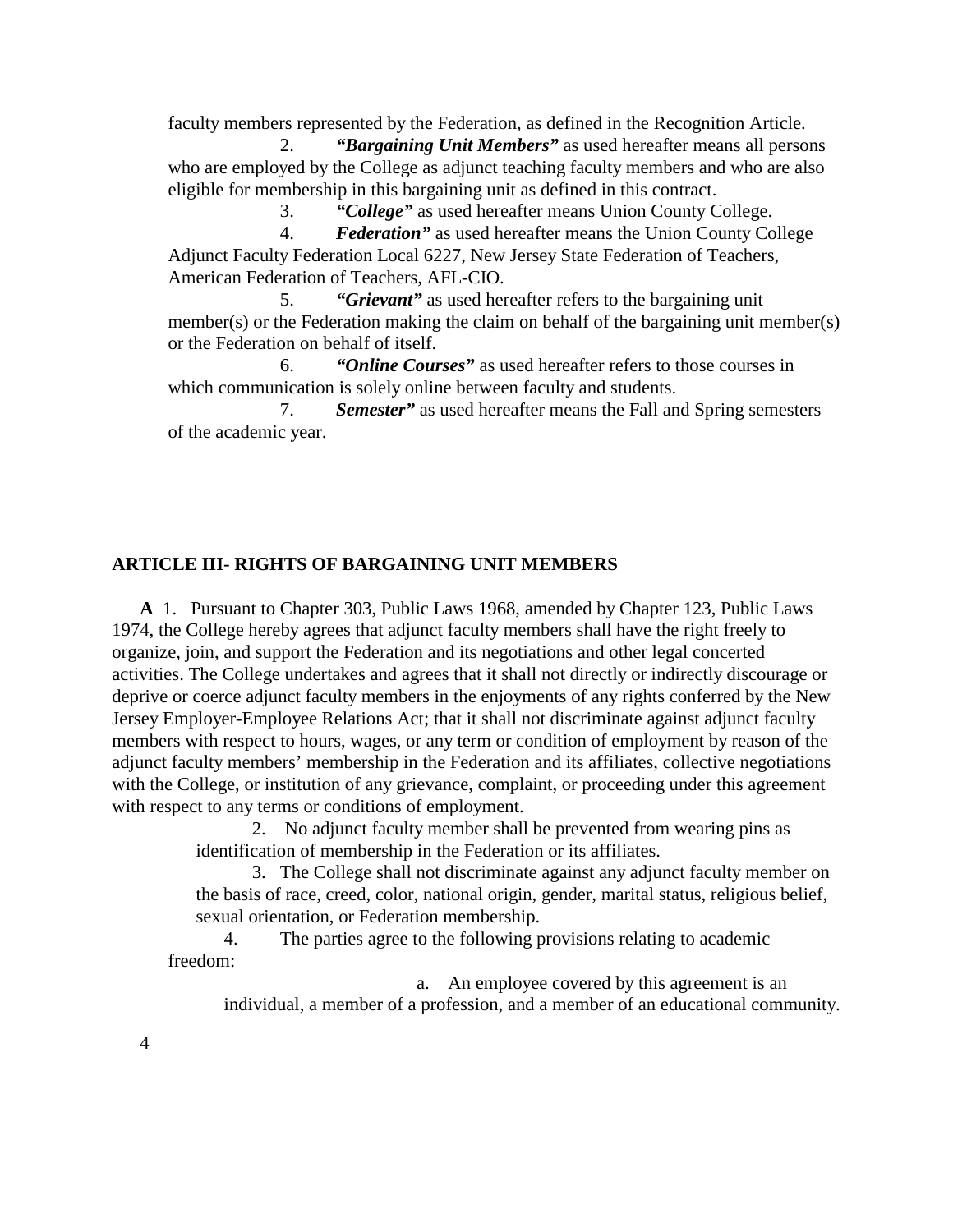When he/she speaks, acts or writes as an individual or a professional, he/she should be free from institutional censorship or discipline. As a member of an educational community, he/she should remember that the public might judge his/her profession and his/her institution by his/her acts and utterances. Hence, he/she should at all times make every attempt to be accurate and not promote his/her personal belief or opinion, should show respect for the opinions of others, and should make every effort to indicate that he/she is not a College spokesperson.

b. Adjunct faculty members are free to pursue research and publication outside of the classroom where these activities do not interfere with their responsibilities, and at no cost to the college

c. Adjunct faculty members are free in the classroom to discuss controversial issues relating to their subject but should be careful not to introduce controversial matter that has no relation to the subject.

5. No adjunct faculty member shall be terminated without just cause. Discipline shall be determined on a case-by-case basis, and shall take into account the nature of the offense, the number of previous offenses and the general employment record of the adjunct faculty member.

#### **A. SAFE CONDITIONS**

1. Bargaining unit members shall not be required to work in unsafe or hazardous conditions, nor to perform tasks that endanger their health or safety.

2. References to safety are intended to include a concept of reasonable personal security and protection that shall be maintained to assure employees against physical harm.

3. The Director of Public Safety is the designated safety officer of the College. If a bargaining unit member observes what seems to be an unsafe condition, it should be reported in writing to the Director of Public Safety. If the condition is an imminent threat to the safety of persons or assets, it should be reported immediately to any Public Safety Officer/ Security Officer.

#### **B. VACANCIES**

1. Notice of all full-time faculty or administrative position vacancies shall be posted near the faculty mailboxes as soon as the position becomes available.

#### **C. TEACHING MATERIALS**

1. Where permitted by the department, textbooks and other teaching materials may be selected by adjunct faculty members consistent with the resources,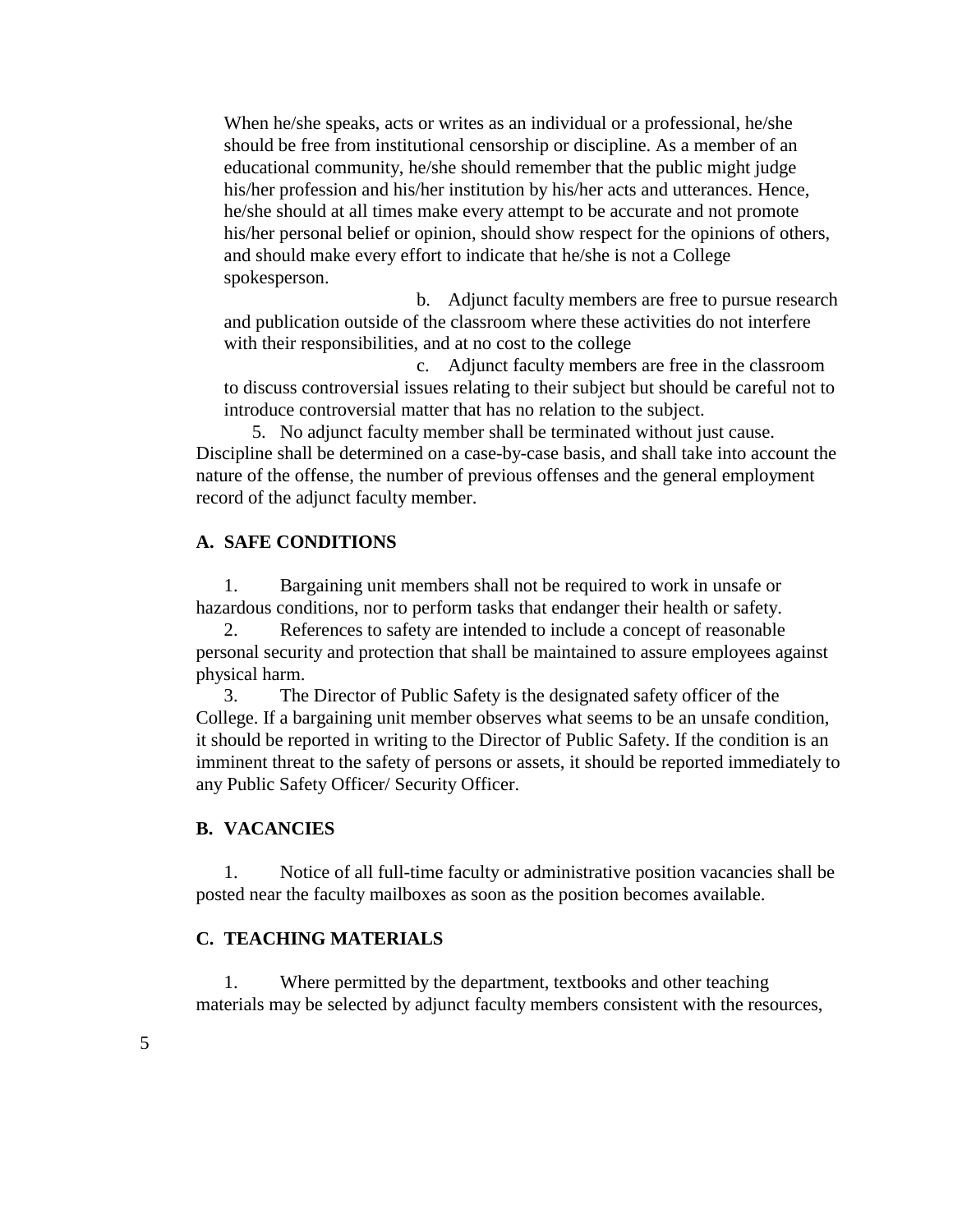objectives, and procedures of the department and the academic program of the College. The respective department chair, or his/her designee, must first approve all choices.

#### **D. CLASS OBSERVATIONS AND EVALUATIONS**

1. The parties agree that classroom observations and evaluations conducted by appropriate supervisors, peers, and students are beneficial to adjunct bargaining unit members, students, and the College.

2. Notice of intent to observe a class shall be given to all bargaining unit members at least seven (7) days before the scheduled observation. The College retains the right to conduct an observation without notice when it has reasonable cause to do so.

3. Adjunct bargaining unit members shall have the opportunity to discuss the classroom observation with the observer.

4. In the event a written report is prepared, the bargaining unit member shall have the opportunity to read and sign the report before it is placed in the personnel file. Signing the report indicates they have read it, not necessarily that they agree. If the bargaining unit member refuses to sign the report, it will be duly noted and placed in the personnel file.

5. Bargaining unit members may append comments to the written document.

6. Student evaluations shall be limited to the same format as used for fulltime faculty and the instructor will receive a copy of the results of the evaluations.

### **E. PERSONNEL FILES**

1. There shall be one personnel file for each bargaining unit member, which shall either be located in the Human Resources Department or the respective academic department.

2. No evaluation material shall be placed in the personnel file unless the bargaining unit member has received a copy and signed the original. Signing the material only signifies that the bargaining unit member has received a copy, not that he/she approves of the contents. If a bargaining unit member refuses to sign the evaluation material it will be duly noted and placed in the personnel file.

3. The bargaining unit member shall have the right to answer in writing any material in their personnel file, and this answer shall be attached to the material and become a permanent part of the file.

4. Bargaining unit members may request the inclusion in their personnel files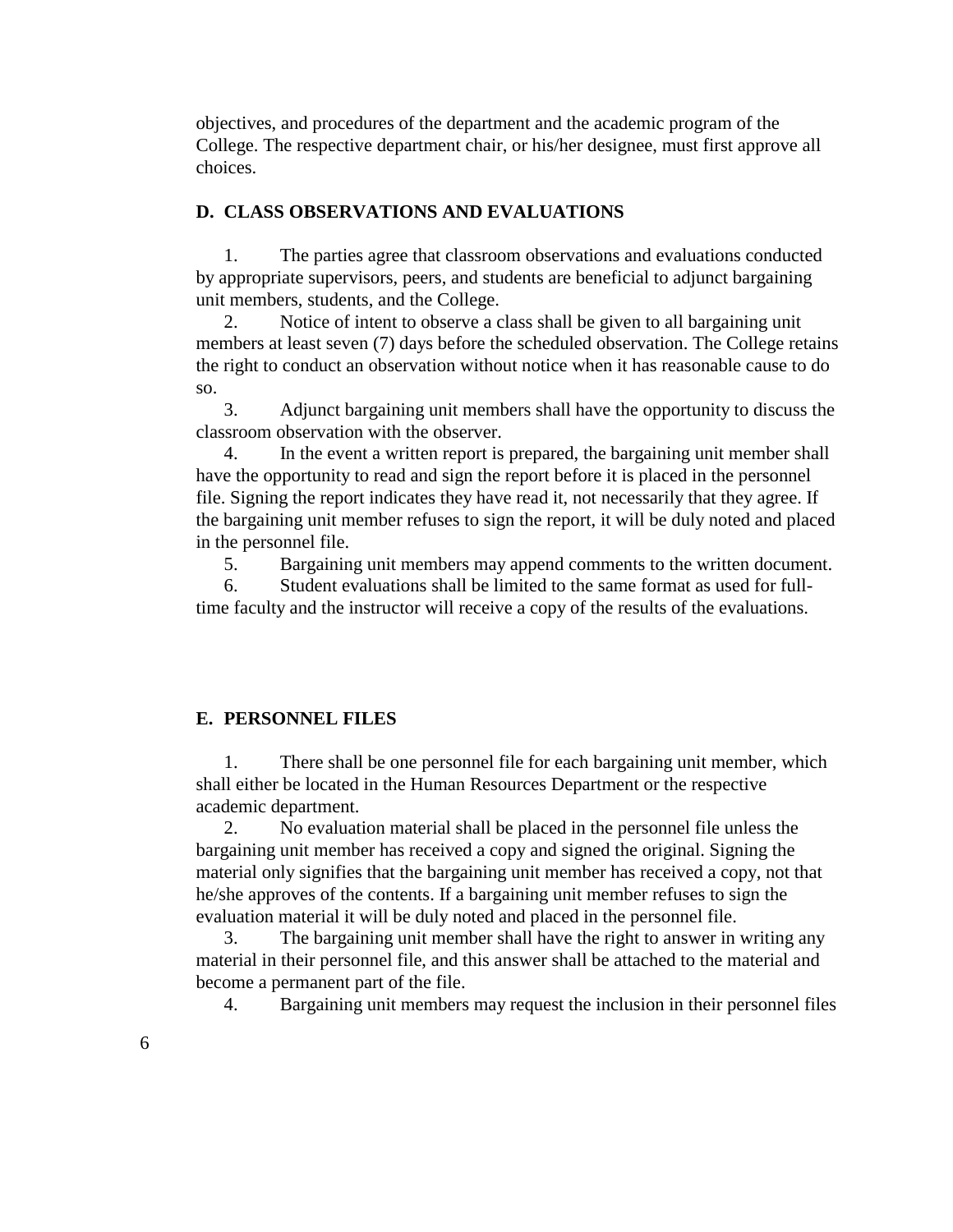of material relative to their employment at the College, which would otherwise not be included in the formal evaluation process.

5. No anonymous material shall be placed in the personnel file.

6. Bargaining unit members shall be permitted to review their personnel file with three- (3) business day's notice to the appropriate administrator, and they shall be furnished with a single copy of each requested item in the file at no cost to the member. Or the bargaining unit members may authorize a Federation representative to examine their personnel file on his/her behalf and the Federation representative shall be furnished with a single copy of each requested item in the personnel file at no cost. Such authorization shall be in writing. Additional copies will be provided by the College at the current library rate.

### **F. TEACHING LOADS**

1. Bargaining unit members may teach a maximum of fourteen (14) credits in any given semester. If a bargaining unit member teaches fifteen (15) or more credits in any given semester he will be compensated as a full time faculty member, with full benefits, for that semester. For the purpose of this article summer sessions and winter sessions are not considered part of the teaching load in calculating maximum credits allowed. Bargaining unit members shall be able to teach as many credits in summer and winter sessions as their department chair deems appropriate without affecting their teaching load.

2. All courses taught by bargaining unit members for the Continuing Ed Department, the LIFE Center, Project Inside, or other auxiliary departments of the College do not count toward the teaching load covered under this contract.

### **G. ADJUNCT FACULTY HANDBOOK AND WEB PAGES**

1. The College shall prepare an *Adjunct Faculty Handbook,* which shall include all rules and regulations put forth by the College regarding teaching methods and responsibilities of adjunct faulty. Prior to printing a copy will be sent to the Federation for review and comment. The College shall be responsible for printing and distributing the *Adjunct Faculty Handbook*. This handbook will include instructions on how to obtain all necessary permits, keys, and access cards that the adjunct may require

2. All members of the bargaining unit shall have the same ability to create their own Faculty Web Page as the full-time faculty is afforded.

### **I. ADJUNCT INSTITUTE**

1. The Adjunct Institute will continue to offer workshops for adjuncts with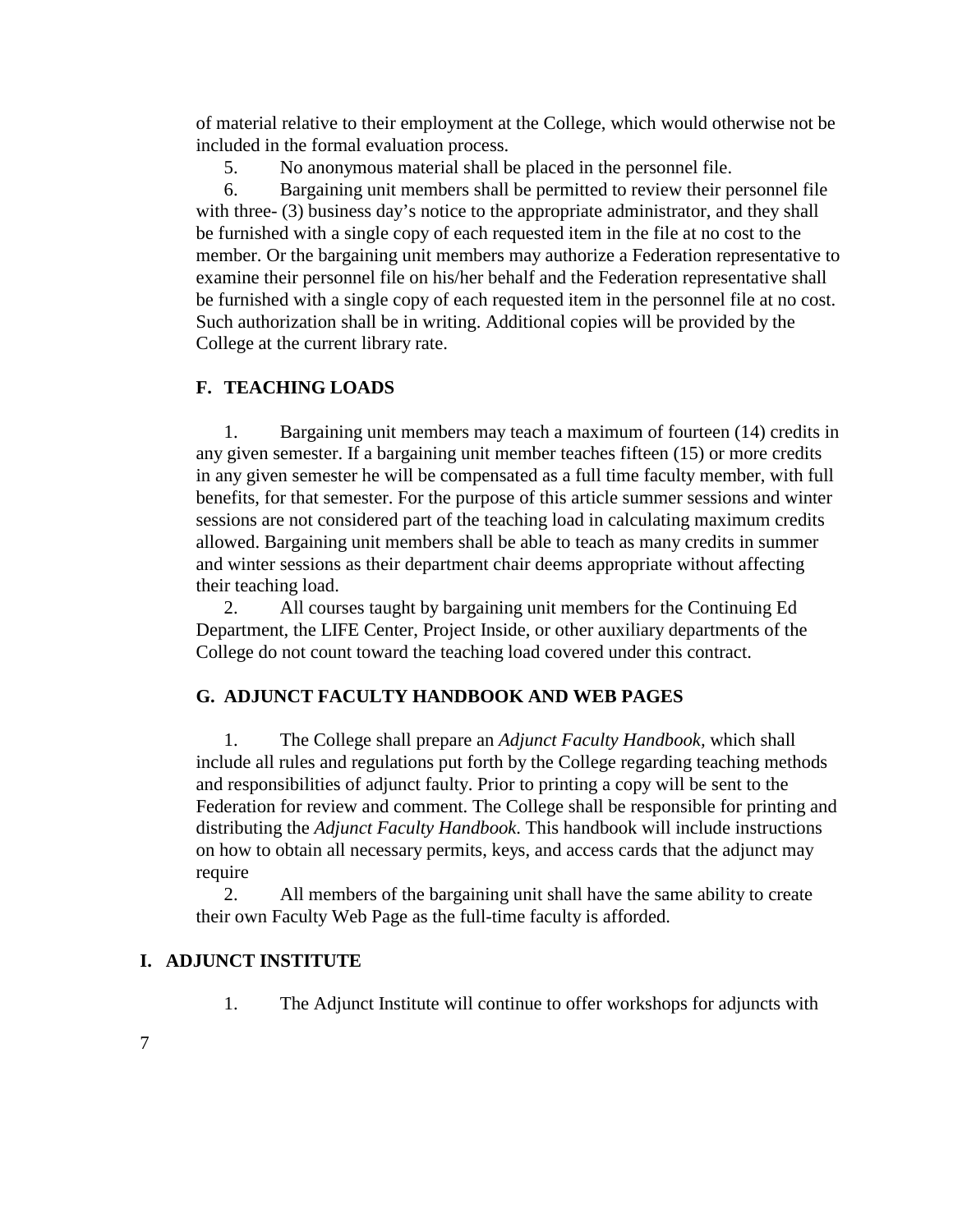remuneration as follows: Adjuncts may take a course more than once, but will only be paid once per course with a maximum of two paid courses per semester.

2. Level 1 Workshop- Orientation: These are required courses that must be completed for an adjunct to advance to higher level workshops. All adjuncts who have completed ten consecutive semesters prior to the date of this Agreement shall be exempt form the requirement to take Level 1 workshops. Three of these workshops must be completed before advancing to Level 2 workshops. *No remuneration*

3. Level 2 Workshop- Basic and Advanced Knowledge, Teaching Techniques and Technology Expertise. Stipend of \$35.00 per course

4. Level 3 Workshop- Enhancement No remuneration

3. The director of the Adjunct Institute shall consult with the Federation president prior to scheduling workshops.

### **A. OTHER RIGHTS**

4. Eachmember of the bargaining unit shall receive a UCC parking sticker free after ten (10) consecutive semesters at the College and have access to a convenient parking space without charge.

5. The College shall maintain existing office space, telephones, printers, scanners, and computers in the adjunct offices on the Cranford campus.

6. Every bargaining unit member shall have an email account and access to the Internet.

7. Each member of the adjunct faculty shall be offered computer training whenever such classes are made available to other employees, when space is available.

8. Adjunct faculty shall have access to copiers, supplies and secretarial services .

9. Eachadjunct faculty member shall have a mailbox in the Faculty Lounge that shall be accessible at all times.

10. All adjunct faculty members shall be given access to the Library.

11. All members of the bargaining unit shall have access to Computer Labs and Multimedia Resources.

12. The College shall not abrogate the lawful rights of employees as to opening of their U.S. mail or the privacy of their offices or personal belongings. The College reserves the right to inspect e-mail.

13. Whenever possible adjunct faculty shall be listed in the course schedules. **ARTICLE IV- FEDERATION RIGHTS**

**A.** The Federation may use College building facilities for meetings provided that such use shall not interfere with nor interrupt normal College operation and subject to agreement by the administration as to the reasonableness of time and location selected.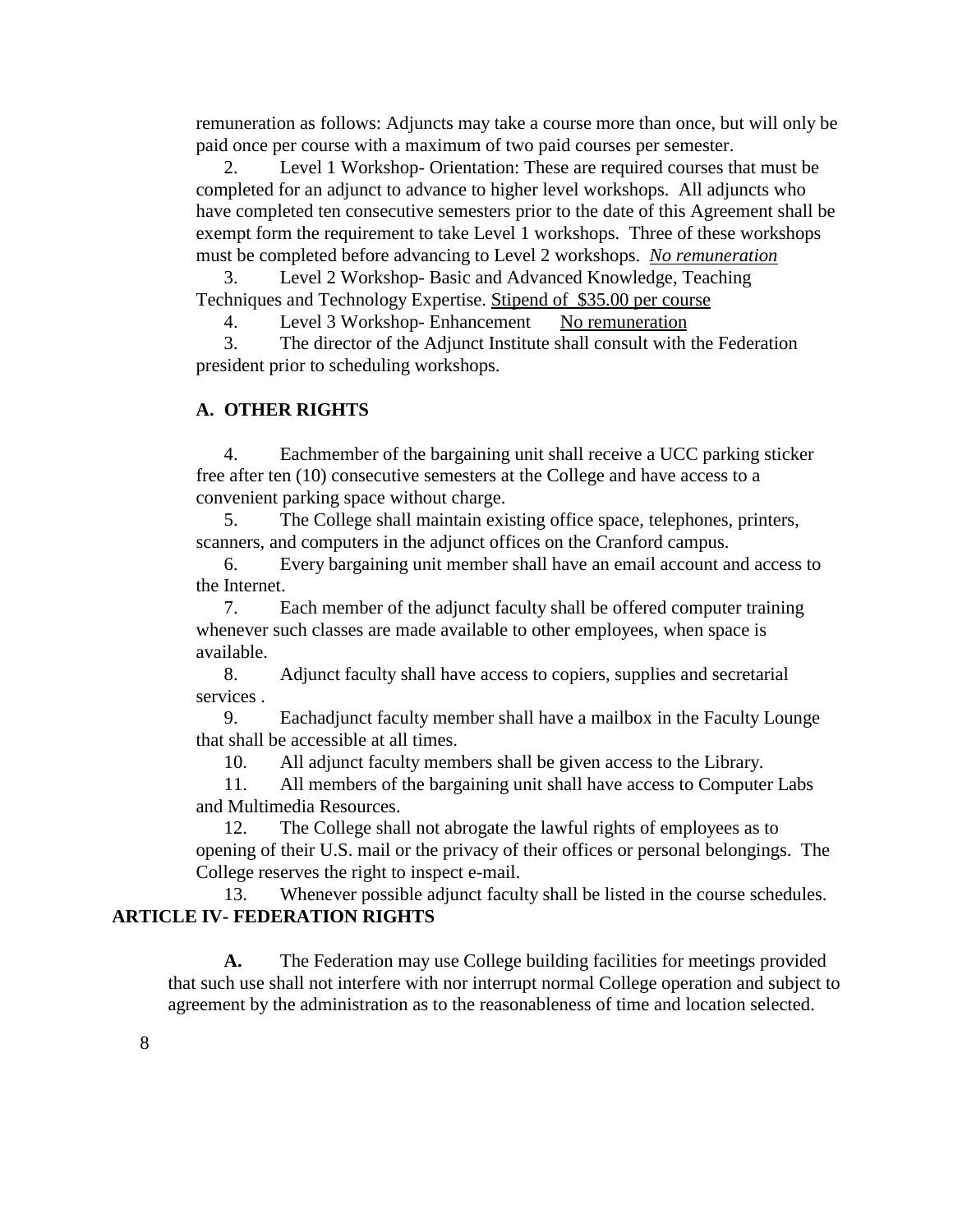Such agreement shall not be unreasonably withheld.

**B.** Duly authorized representatives of the Federation shall be permitted to transact official Federation business on College property provided that this shall not interfere with nor interrupt normal College operations and subject to agreement by the administration as to the frequency and reasonableness of time selected. Such agreement shall not be unreasonably withheld.

**C.** The College will provide reasonable bulletin board space for posting of official Federation notices or other information of a non-controversial nature. Every notice so posted shall bear the name of the official Federation representative responsible for it and a removal date. The College retains the right to remove derogatory materials. The Federation may make reasonable use of adjunct faculty mailboxes and the College mailing services, exclusive of the postage meter.

**D.** The College and the Federation agree to furnish to each other such existing and unprivileged documents as may be reasonably required and requested to process any grievance under this Agreement or to negotiate a collective bargaining agreement.

**E.** The College shall provide a mailbox in the Faculty Lounge for the specific purpose of receipt of mail by the Federation.

### **ARTICLE V - BOARD RIGHTS**

- **A.** The Board hereby retains and reserves unto itself all powers, rights, authority, duties, and responsibilities conferred upon and vested in it by the laws and Constitution of the State of New Jersey and of the United States.
- **B.** The exercise of the foregoing powers, rights, authority, duties, or responsibilities of the Board, the adoption of policies, rules, regulations, and practices in the furtherance thereof, and the use of judgment and discretion in connection therewith, shall be limited by the terms of this Agreement, and then only to the extent such terms are in conformance with the Constitution and Laws of New Jersey and of the United States.
- **C.** Nothing contained in this agreement shall be construed to limit the freedom of the Board or its agents to deal with governmental agencies, and professional organizations, provided however, that this dealing shall not repeal, rescind, or be otherwise inconsistent with the terms and conditions of this Agreement.

### **ARTICLE VI - GRIEVANCE PROCEDURE**

**A.** A grievance is a claim by a bargaining unit member, a group of members of the bargaining unit or the Federation that there has been a violation, misinterpretation or improper application of the terms and conditions of employment established in this Agreement.

**B.** In the event a bargaining unit member, a group of bargaining units members, or the Federation believes there is a basis for a grievance, the party or parties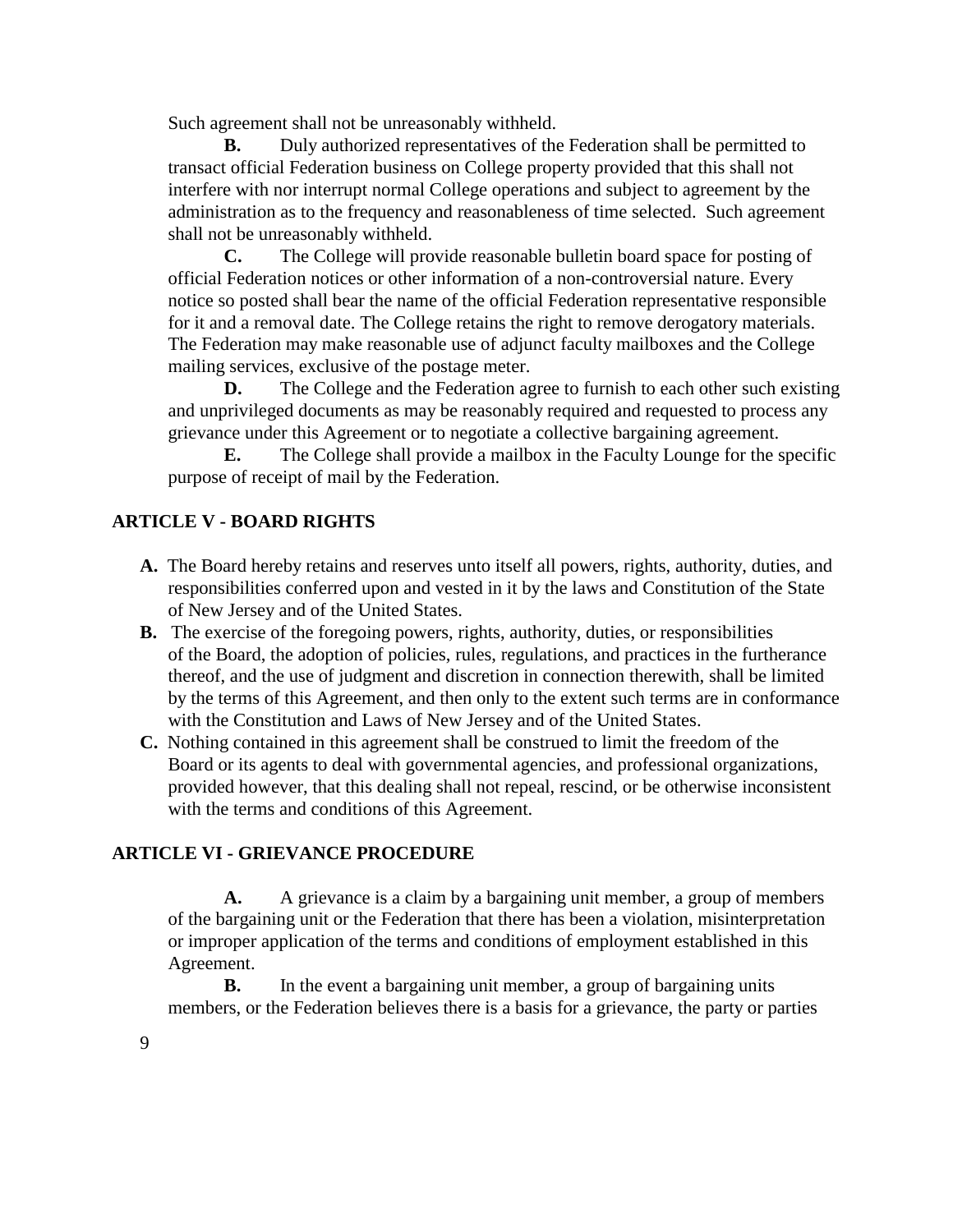involved shall first discuss the grievance informally with the Department Chairperson or their designee.

**C.** If, as a result of the informal discussion, the grievance is unresolved, the Federation may invoke the formal grievance procedure on the form provided by the Federation and signed by the Federation and the grievant(s).

### **D. FORMAL PROCEDURE**

### 1. **Step One:**

The grievant or the Federation shall file a grievance within 30 calendar days after the grievance was found to exist or should have been found to exist. The grievance shall be filed, in writing, with the Department Chairperson and shall state the reasons for the grievance along with the remedy sought. The grievant and the Federation shall sign said grievance. The Department Chairperson shall respond to the grievance within 15 calendar days. No response automatically moves the grievance to the next step.

#### 2. **Step Two:**

If the Federation is not satisfied with the disposition of the grievance at Step One, or if no disposition has been made within the time limits, the grievance may be filed with the Vice President for Academic Affairs with a copy to the Director of Human Resources. The Vice President for Academic Affairs shall respond to the grievance within 15 calendar days. No response automatically moves the grievance to the next step.

### 3. **Step Three:**

If the Federation is not satisfied with the disposition of the grievance by the Vice President for Academic Affairs or if no disposition has been made within the time limits, the Federation may appeal the decision to arbitration if and only if the grievance alleges that there has been a violation, misinterpretation or improper application of the written terms of this Agreement. Reemployment rights and course assignments are not grieveable or arbitral.

**E.** The only issues involving discipline which may be submitted to arbitration are those in which a bargaining unit member has been suspended or terminated during a semester in which the bargaining unit member has been actively employed. In any grievance arbitration proceeding regarding termination or suspension, the arbitrator shall be limited to an award of the salary the adjunct faculty member would have received in the semester but for the termination or suspension. The arbitrator shall have no authority to award reinstatement or any other relief.

**F.** Such appeal shall be in writing and shall be mailed by the Federation to the Public Employment Relations Commission and the Vice President for Academic Affairs within 15 days. If not, the grievance shall be deemed abandoned and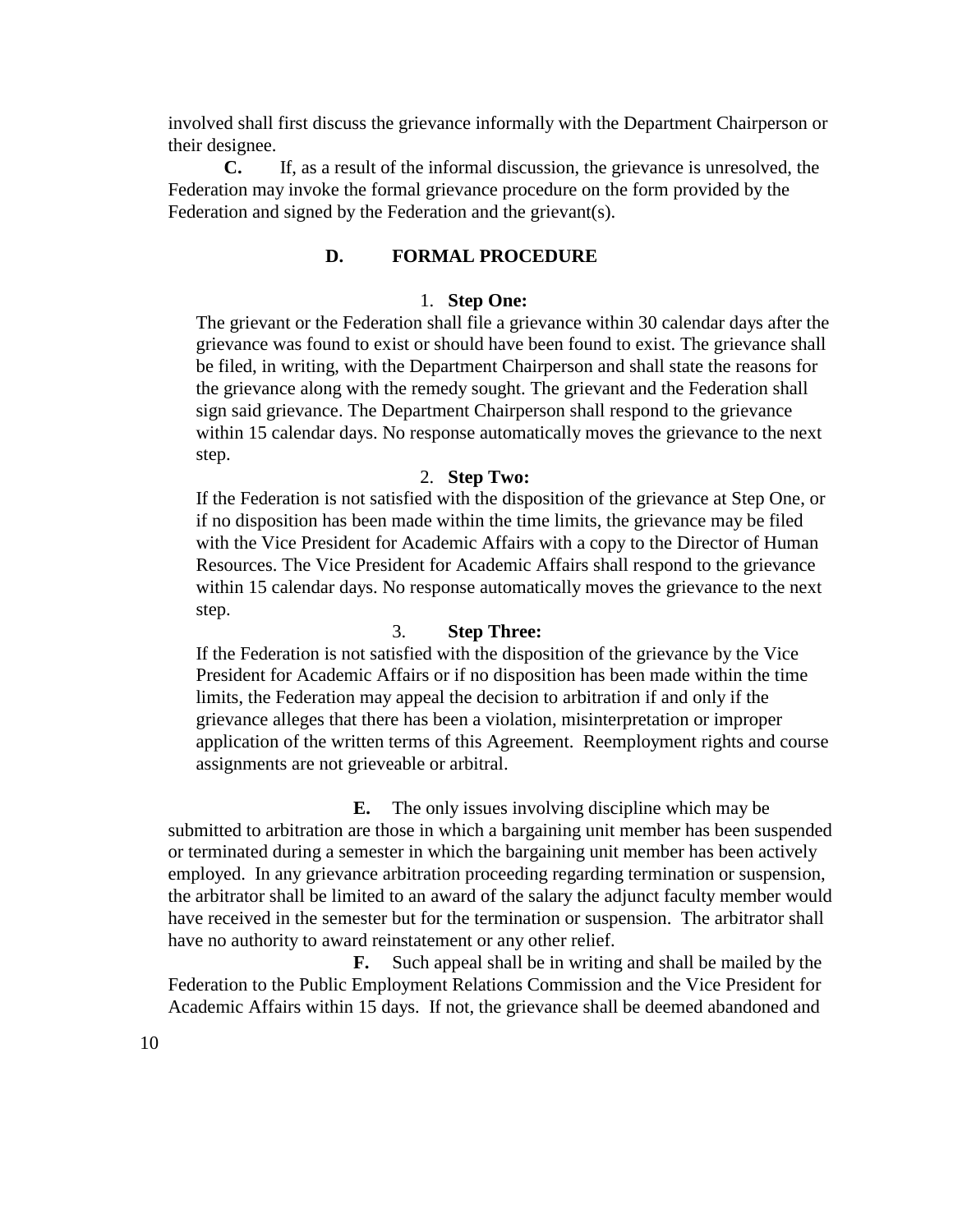terminated.

**G.** The parties shall obtain a list of arbitrators from the Public Employment Relations Commission, and if the parties cannot agree on an arbitrator from said list within 10 days, the parties shall be bound by the rules of the Public Employment Relations Commission in the selection of an arbitrator. The arbitrator so selected shall confer with the representatives of the College and the Federation and hold hearings promptly and shall issue a decision no later than 30 days from the date of the close of the hearings. The Arbitrator shall have no power to alter, modify, add to or subtract from the provisions of this agreement. His authority shall be limited to deciding disposition of a violation of the express written terms of the contract. The arbitrator's decision shall be borne equally by the College and the Federation.

**H.** The number of days indicated at each level shall be considered as maximum and every effort shall be made to expedite the process. However, time limits may be extended by mutual consent.

**I.** The College agrees to furnish any documents that may be reasonably or lawfully required to process grievances in accordance with this Article.

**J.** No reprisals of any kind shall be taken against any unit member for participating in any grievance.

**K.** A grievance may be withdrawn at any level.

#### **ARTICLE VII-DUES AND AGENCY FEE**

**A.** The Federation shall certify in writing to the College the amount of dues to be deducted.

**B.** The College will deduct from the pay of each actively employed member of the bargaining unit from whom it has received written authorization to do so the required amount of dues.

**C.** The monies and a list of employees from whose pay have been deducted shall be forwarded to the Federation Treasurer no later than ten (10) working days after the deduction has been made.

**D.** The Federation represents to the College that it has established a demand and return system and that it is in compliance with the requirements set forth in Sections 2 and 3 of Chapter 477 Laws of 1979.

**E.** Bargaining unit members who do not choose to join the Federation shall have a representation fee of eighty five percent (85%) of the Federation dues deducted from their pay and forwarded to the Federation Treasurer no later than ten (10) working days after the deduction has been made.

**F.** The Federation agrees to indemnify the College and save it harmless from any and all demands, suits, or other forms of liability that may cause out of, or by reason of, any action taken by the College for the purpose of compliance with any provision of this article.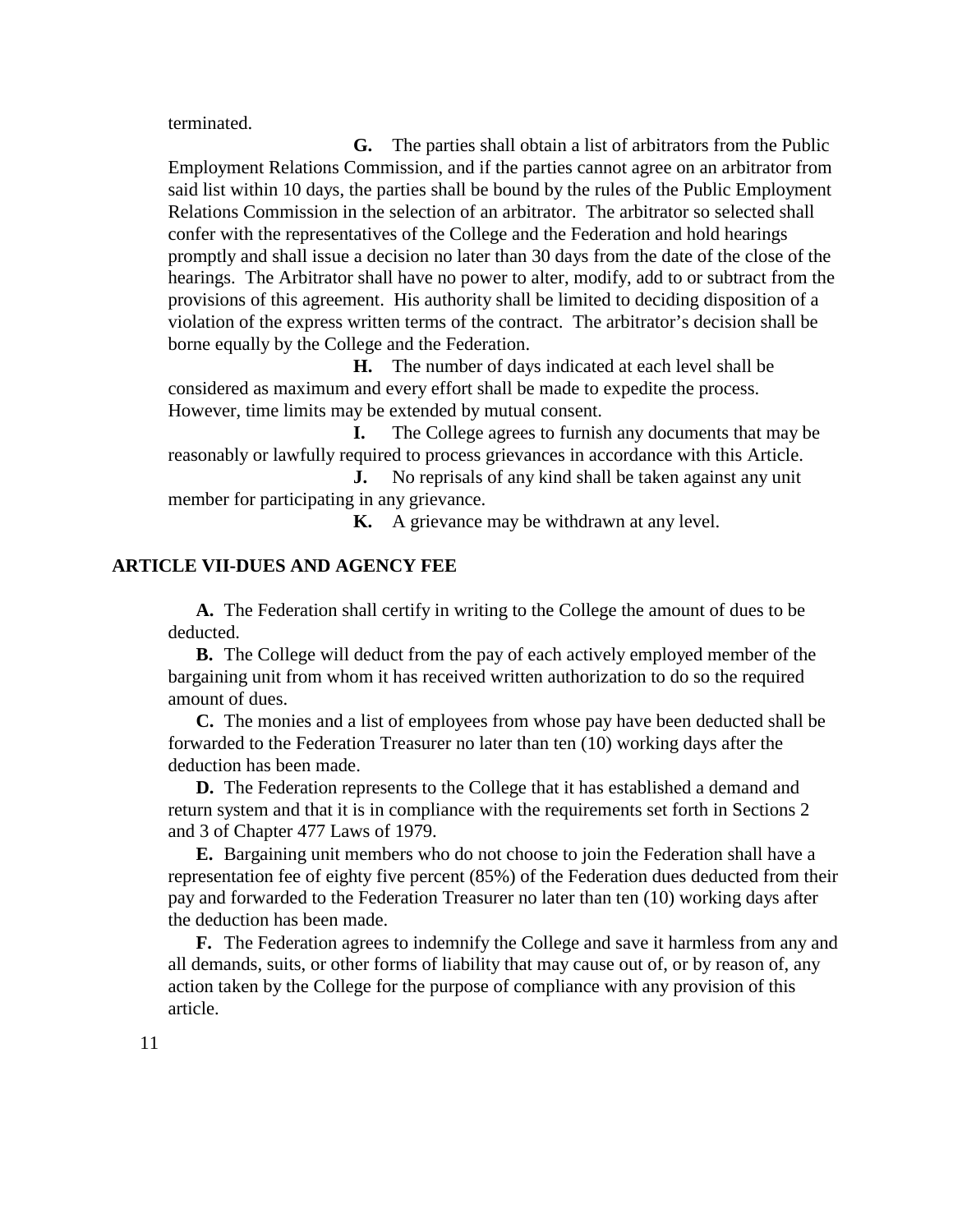#### **ARTICLE VIII- TIMELY NOTIFICATION**

**A.** Nothing in the provisions of this Article shall supercede or interfere with the implementation and enactment of any and all negotiated agreements with the full-time faculty pertaining to class assignments.

**B.** Whenever possible, the College will make an offer of employments to adjunct faculty members in the semester prior to the semester to which the offer applies. Whenever possible, offer of employment for summer session will be made to adjunct faculty members by April 30<sup>th</sup>.

**C.** Whenever possible, the College will provide individual employment assignments, which specify the assigned course, meeting dates and location, duration of the course, number of credits and rate of pay. Whenever possible, said assignments shall be issued at least two (2) weeks before the start of the semester.

**D.** If a course, which has been offered and accepted by an adjunct faculty member is cancelled for any reason, including insufficient registration, the College will make every effort to notify the adjunct within two (2) business days of the cancellation.

**E.** A letter of assignment will not be issued to any adjunct faculty member who has not submitted transcripts, certifications, and any other documents pertinent to their employment. All bargaining unit members as herein defined shall also be required to complete necessary documents for enrollment into the Public Employees Retirement System upon eligibility.

### **ARTICLE IX- ON-LINE COURSES**

#### A. **ASSIGNMENT**

In order to be eligible to teach an on-line course, an adjunct faculty member must be qualified by attending the on-line training program offered by the College. Assignments to teach on-line courses shall be strictly voluntary on the part of the adjunct faculty member. Application to teach on-line courses shall not be denied to any qualified adjunct faculty member.

#### B. **CREATION OF ON-LINE COURSES**

Creation of online courses or conversion of existing courses to online courses shall follow the same process of approval as that for any traditional classroom course. The application to develop an on-line course must be submitted for an initial approval from the department chairperson and the Vice President of Academic Affairs before work begins.

### C. **COMPENSATION FOR DEVELOPMENT OR CONVERSION OF ON-LINE COURSES**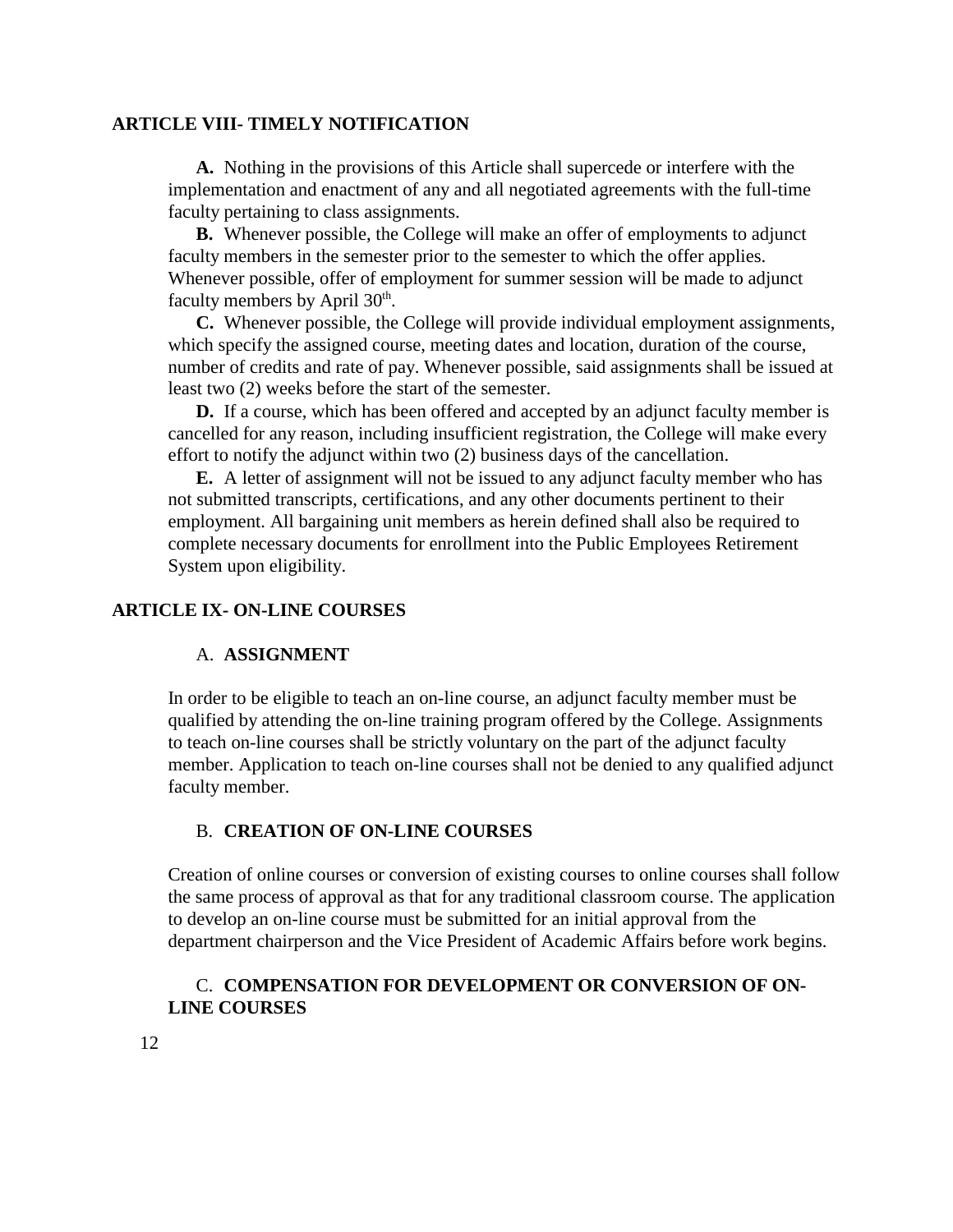1. Bargaining unit members shall receive between one and three credits (1-3) for development of a course at the discretion of the Academic Vice President.

2. Bargaining unit members accepting assignments to teach online, who have not previously taught online, shall receive training and develop the necessary skills according to College policy for full-time faculty. The bargaining unit member shall receive payment of one and a half  $(1 \frac{1}{2})$  credits for this training.

3. Compensation for development shall be paid at the end of the semester the course is developed.

4. Any bargaining unit member who agrees to develop an online course must agree to teach the course for at least 3 consecutive semesters.

### D. **COMPENSATION FOR TEACHING OR REVISING AN ONLINE COURSE**

1. Bargaining unit members shall be compensated for online courses at the same rate of pay as they are compensated for teaching the course on campus.

2. Bargaining unit members teaching an additional online course he/she has not taught before shall receive an additional one and a half  $(1 \frac{1}{2})$  credit compensation.

3. If the total enrollment of an online course exceeds normal teaching load limits as set forth by the College for non-lecture, online classes (presently 15), the bargaining unit member shall be paid at the same rate per student in each section taught over the normal class teaching load limits as set forth in the full-time contract.

4. In the event an existing online course is to be revised, the bargaining unit member shall receive between one and three credits (1-3) at the discretion of the Academic Vice President.

#### E. **USAGE OF DEVELOPED ONLINE COURSE MATERIAL**

1. The bargaining unit member who develops and teaches an online course retains the intellectual property rights to the course and all materials (lessons, assignments, exams, etc.) developed as part of the course. No bargaining unit member, other than the developer, shall use an online course or any part of it without the written permission of the developer.

2. In the event that a bargaining unit member develops, but does not teach, an online course the college shall retain the property rights.

#### F. **SUPPLIES**

1. The College is responsible to provide all necessary materials and supplies needed for adjunct faculty to carry out tracking assignments.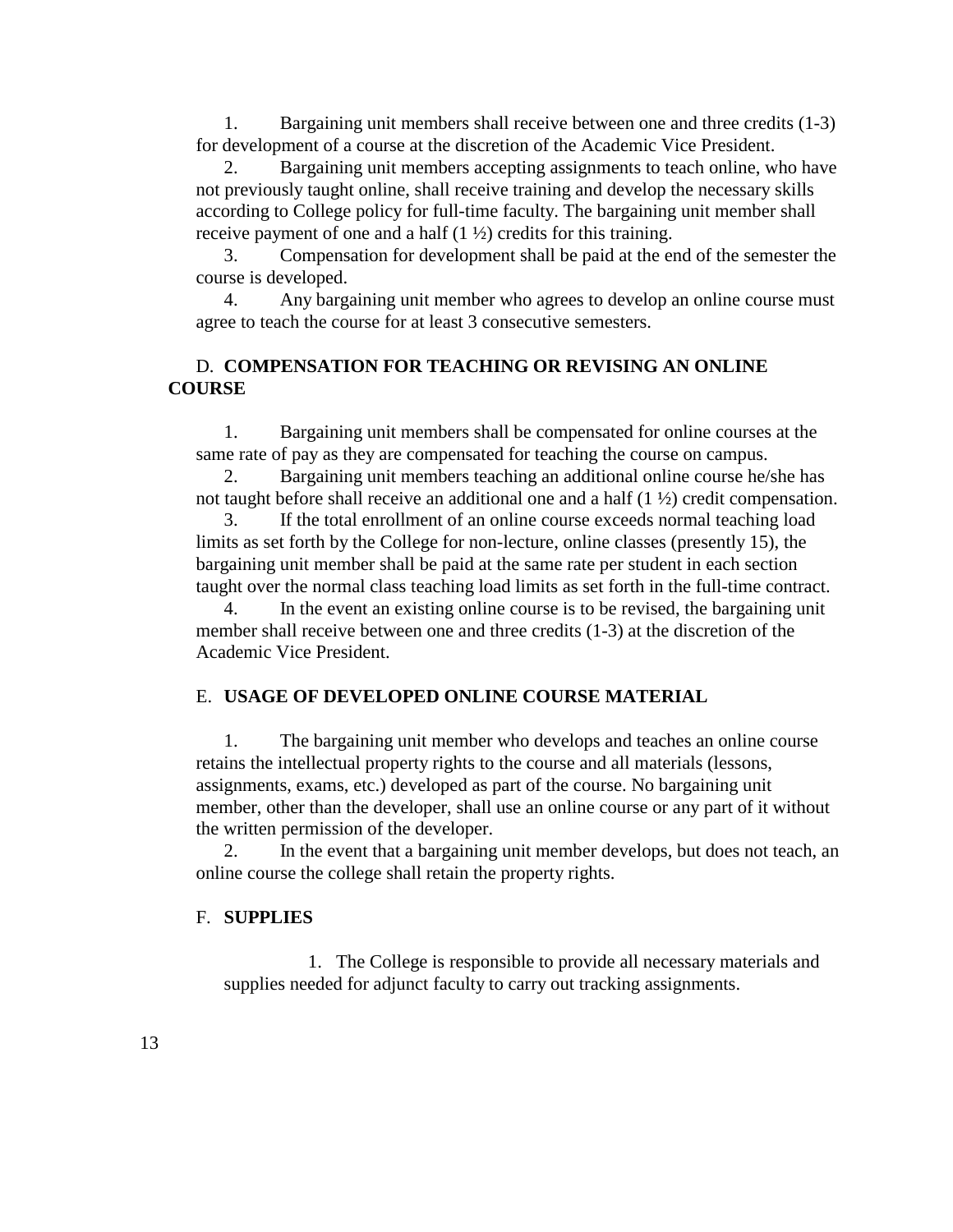### **ARTICLE X – COMPENSATION**

**A.** On September 1, 2004 the salary structure shown in Paragraph E shall become effective and all unit members shall be classified in accordance with the level of education attained and the years of service to Union County College.

1. It is the responsibility of the unit members to produce sufficient documentation, such as official transcripts, to the Human Resources Office in order to be classified.

2. The deadline for receipt of documentation shall be at the end of the second week of classes for the semester of initial hire or when a new classification has been requested.

3. If insufficient documentation or no documentation is submitted, the unit member shall be classified at Level A.

**B.** Increments previously accrued due to attendance at the UCC Adjunct Institute shall continue to be paid to unit members who have earned them for the duration of this Agreement, but no additional credits to base can be accrued. The increments will be added to the stated rates in the respective salary level in paragraph E.

**C.** In each year of the contract unit members shall be eligible to receive the annual increases indicated in Paragraph E.

### **D. SALARY LEVELS**

LEVEL A- BA with less than 6 years service at the College

- LEVEL B- CPA/MA/MS/2 BAs with less than 6 years BA with 6-11 years
- LEVEL C- CPA/MA/MS with 6-11 years 2 BAs with 6 years or more BA with more than 11 years 2 Masters with less than 6 years
- LEVEL D- CPA/MA/MS with more than11 years but less than 16 years PhD/EdD/JD with less than 6 years 2 Masters with 6-11 years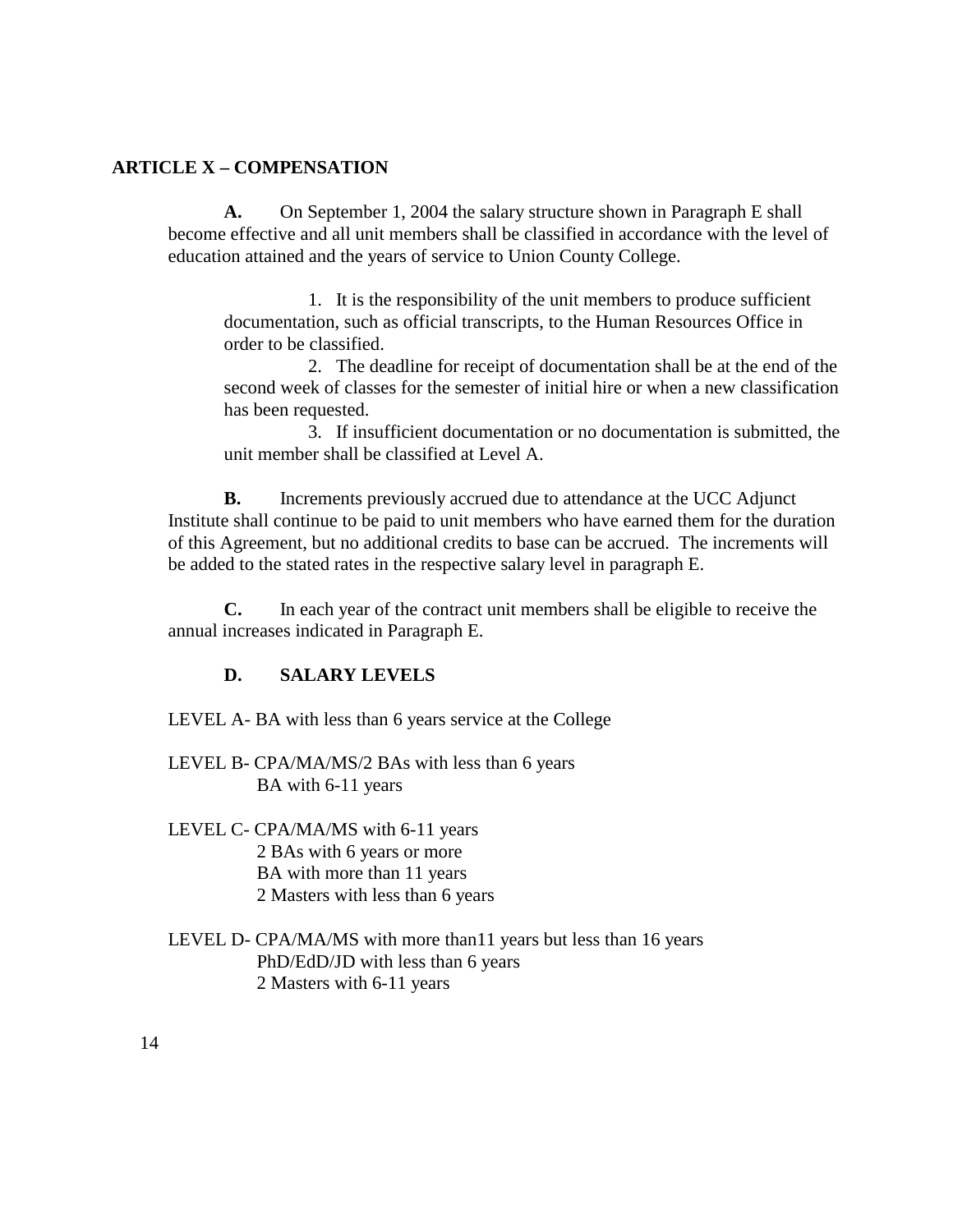LEVEL E- CPA/MS with more than16 years PhD/EdD/JD with 6-11 years 2 Masters with more than 11 years

LEVEL F- PhD/EdD/JD with 11 years or more

#### **E. RATES OF PAY**

Bargaining unit members shall be paid as follows per credit hour:

| <b>RATE PER CREDIT HOUR</b> |                  |                  |                  |                  |  |  |
|-----------------------------|------------------|------------------|------------------|------------------|--|--|
| <b>LEVEL</b>                | <b>BASE</b>      | Eff. 9/1/04      | Eff. 9/1/05      | Eff. 9/1/06      |  |  |
| A                           | 460.00           | 470.00           | 480.00           | 490.00           |  |  |
| B<br>$\mathcal{C}$          | 480.00<br>500.00 | 490.00<br>515.00 | 500.00<br>530.00 | 510.00<br>545.00 |  |  |
| D                           | 530.00           | 550.00           | 570.00           | 590.00           |  |  |
| E                           | 540.00           | 560.00           | 580.00           | 600.00           |  |  |
| F                           | 550.00           | 570.00           | 590.00           | 610.00           |  |  |

## F. **FREQUENCY OF PAY**

1. All Bargaining unit members must have submitted the required documents to the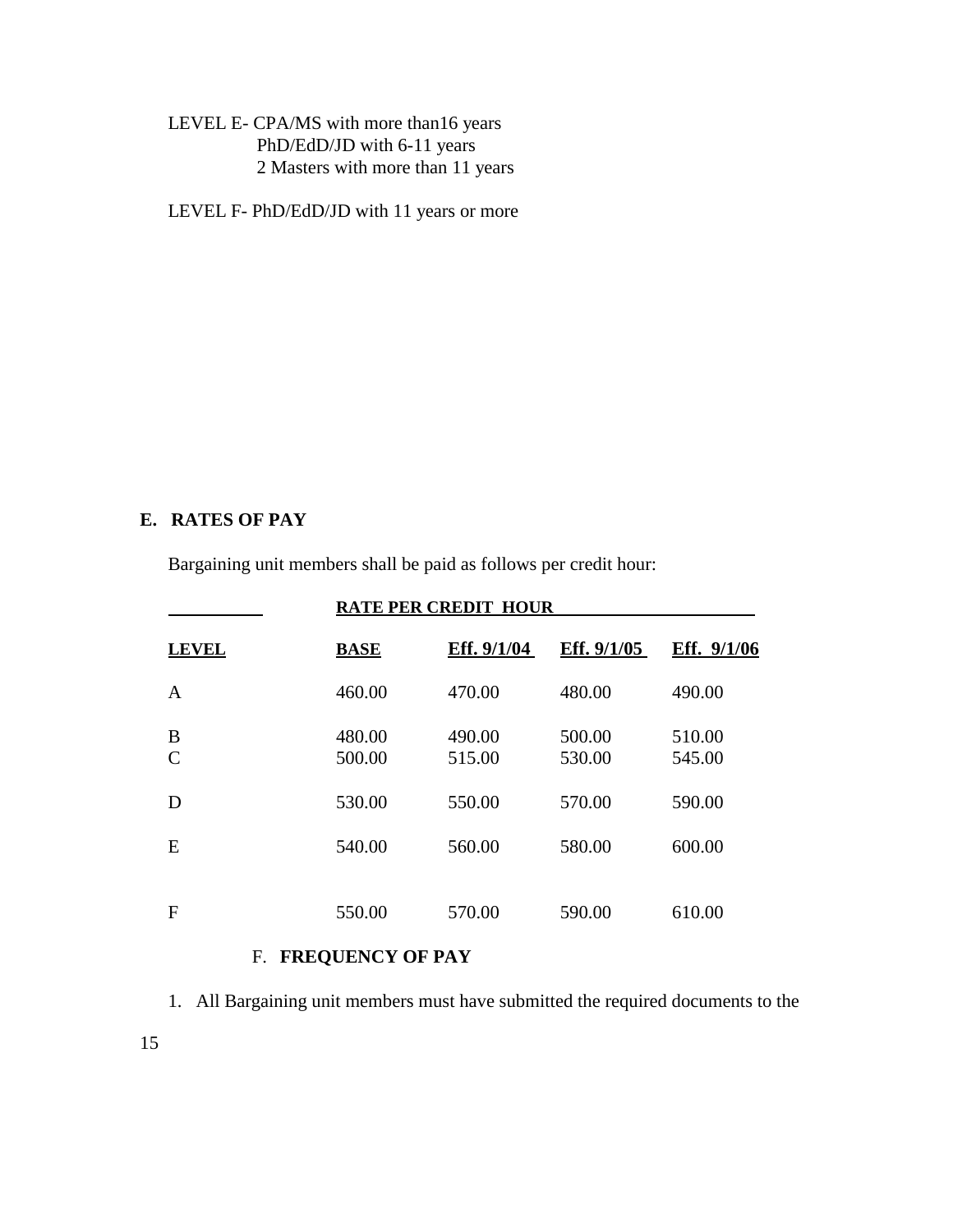Human Resources office prior to the start of the semester in order to be paid. Once the required documents have been submitted, bargaining unit members shall be paid in the following manner:

2. Fall Semester:

Bargaining unit members shall receive their first paycheck by September 30<sup>th</sup> and thereafter they shall be paid on the  $15<sup>th</sup>$  and the end of each month, until the end of the semester. If a bargaining unit member begins teaching a class after the start of the semester, they will receive their first check by the pay date following the end of the  $4<sup>th</sup>$ week following the day of their first class. In order for a bargaining unit member to receive the last check of the semester, all end of semester paperwork including final grades, must be submitted.

### 3. Spring Semester:

Bargaining unit members shall receive their first paycheck by February  $15<sup>th</sup>$  the second pay check by the end of February and thereafter they shall be paid on the  $15<sup>th</sup>$ and the end of each month, until the end of the semester. If a bargaining unit member begins teaching a class after the start of the semester, they will receive their first check by the pay date following the end of the  $4<sup>th</sup>$  week following the day of their first class. In order for a bargaining unit member to receive the last check of the semester, all end of semester paperwork including final grades, must be submitted.

- 4. During Summer and Winter Session, bargaining unit members shall be paid in full upon completion of the course and after final grades have been turned in.
- 5. Paychecks shall either be mailed to the bargaining unit members' homes or be available for pick up in the Payroll Office.

### **G. OTHER COMPENSATION**

1. Members of the bargaining unit shall be paid at the same rate as full timers per student in each section taught over the normal class teaching load limits as set forth in the full-time contract. The calculation for the normal enrollment per class shall be determined in the same manner as for the full-time faculty.

### **ARTICLE XI - BENEFITS**

## A. **HEALTH BENEFITS**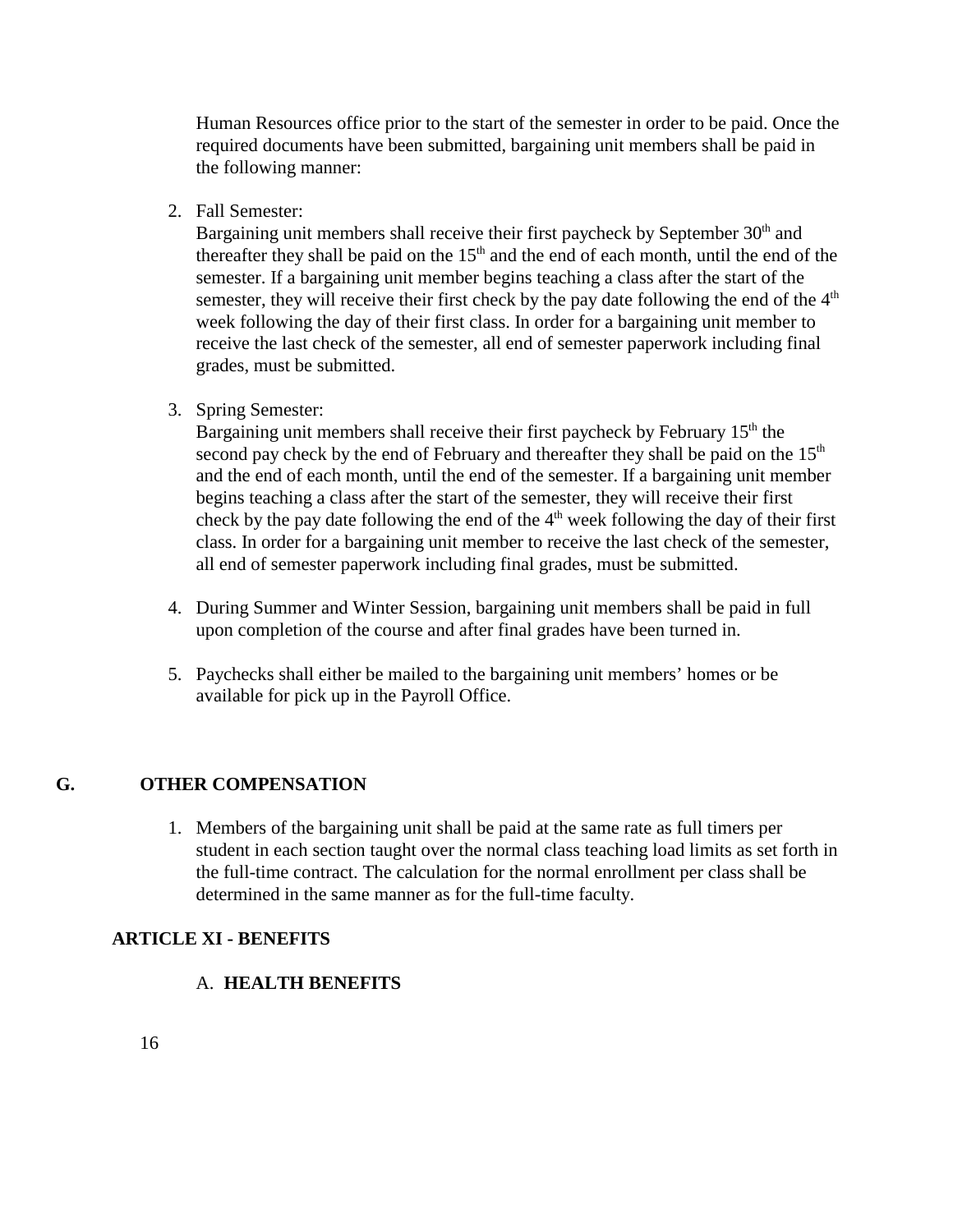1. The College agrees to provide health benefits to bargaining unit members in accordance with Chapter 172, P.L. 2003. The cost of said health benefit premiums shall be borne by the bargaining unit member.

### B. **TUITION WAIVER**

1. Bargaining unit members shall be granted free tuition entrance to any non-credit class.

a. Bargaining unit members are only eligible during the semester that they are employed by the College.

b. Bargaining unit members may take courses on a space available basis, provided that the course is open to employee enrollment.

c. Bargaining unit members may receive tuition waiver for any semester or session for no more than two courses.

**2.** To be eligible for tuition waiver the bargaining unit member must have completed five (5) consecutive semesters of teaching at the College. This does not include the Fitness Center, which requires a completion of ten (10) consecutive semesters to qualify for tuition waiver. To qualify for this benefit the bargaining unit member must be employed by the College during the semester for which the waiver is being requested.

### **ARTICLE XII- INFORMATION EXCHANGE**

**A.** The Federation agrees to furnish to a designee named by the College a complete list of all officers of the Federation including titles, addresses and designation of responsibilities and to keep such list current.

**B.** The College agrees to furnish to the Federation a register of bargaining unit members who are teaching that semester. The College shall make every effort to make a preliminary register by the end of the fourth week of each semester and shall provide a final register at the end of the eighth week of each semester. The register shall be provided both in written form and either by email or on a computer disk. The computerized information shall be provided in the form of an Access file or an Excel file with the following fields:

- 1. Last name
- 2. First name.
- 3. Street address
- 4. City
- 5. State
- 6. Zip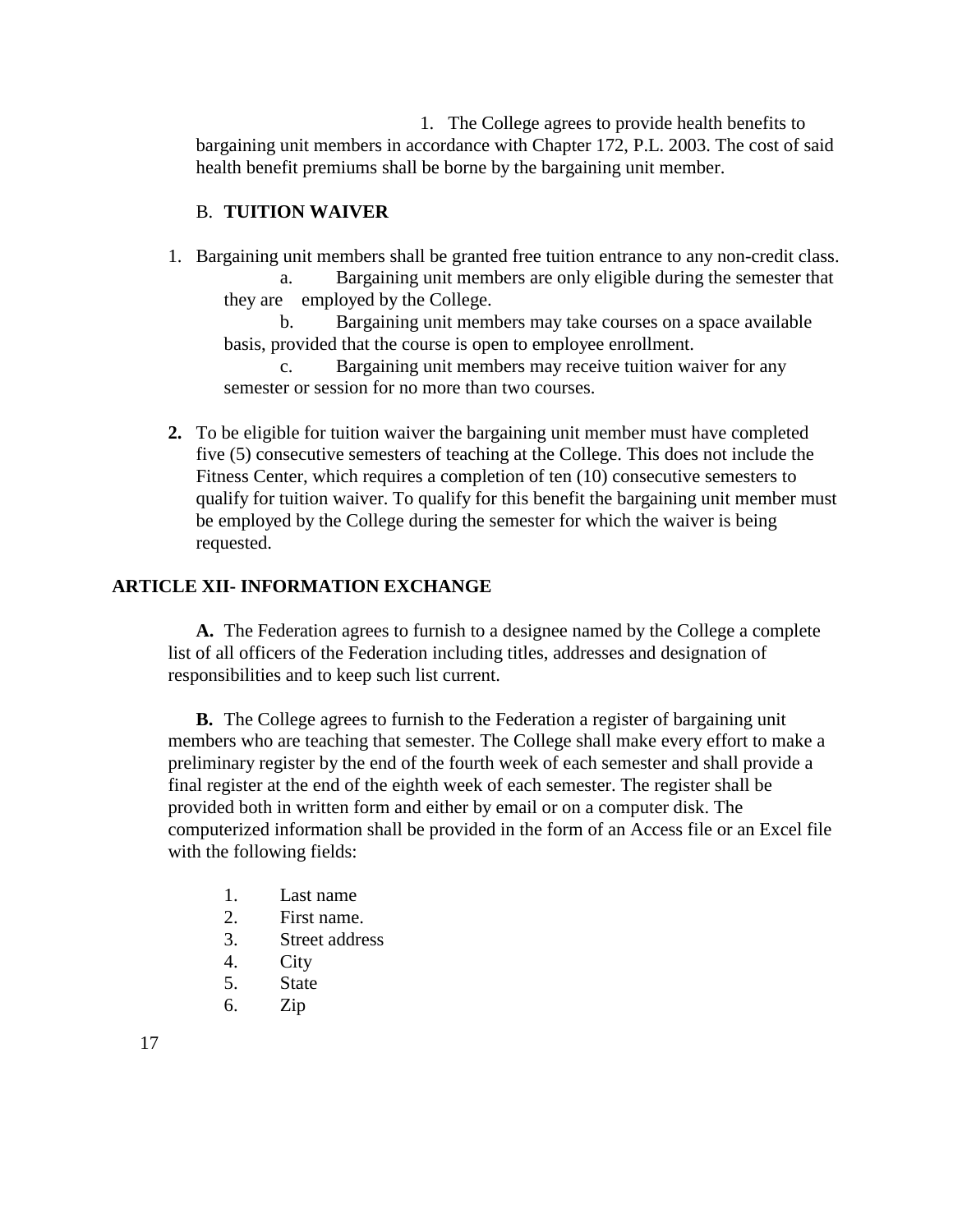- 7. Number of credits taught
- 8. Department(s)

### **ARTICLE XIII- SEPARABILITY**

**A.** In the event any provision of this Agreement, in whole or part, is declared illegal, void, or invalid in any final determination by any agency or court of competent jurisdiction, all of the other terms, conditions, and provisions of this Agreement shall remain in full force and effect.

### **ARTICLE XIV- DURATION**

This agreement shall be in effect for the period commencing September 1,2004 through June 30, 2007, and shall remain in full force and effect until a successor agreement has been reached.

IN WITNESS WHEREOF, the parties have hereunto set their hands and seals at Cranford, New Jersey, on January , 2005.

\_\_\_\_\_\_\_\_\_\_\_\_\_\_\_\_\_\_\_\_\_\_\_\_\_\_\_\_\_\_\_ \_\_\_\_\_\_\_\_\_\_\_\_\_\_\_\_\_\_\_\_

\_\_\_\_\_\_\_\_\_\_\_\_\_\_\_\_\_\_\_\_\_\_\_\_\_\_\_\_\_\_\_ \_\_\_\_\_\_\_\_\_\_\_\_\_\_\_\_\_\_\_\_

\_\_\_\_\_\_\_\_\_\_\_\_\_\_\_\_\_\_\_\_\_\_\_\_\_\_\_\_\_\_\_ \_\_\_\_\_\_\_\_\_\_\_\_\_\_\_\_\_\_\_\_

\_\_\_\_\_\_\_\_\_\_\_\_\_\_\_\_\_\_\_\_\_\_\_\_\_\_\_\_\_\_\_ \_\_\_\_\_\_\_\_\_\_\_\_\_\_\_\_\_\_\_\_\_

Union County College Adjunct Faculty Union County College Local 6227, AFT, AFL-CIO

### **SIDE LETTER OF AGREEMENT**

**A.** It is recognized by the parties that Project Inside has been and continues to be a special contract program funded by the State.

**B.** The current rate for adjunct faculty members who teach in the program is budgeted at \$625 per credit hour, regardless of the rate for which the adjunct faculty member would otherwise qualify.